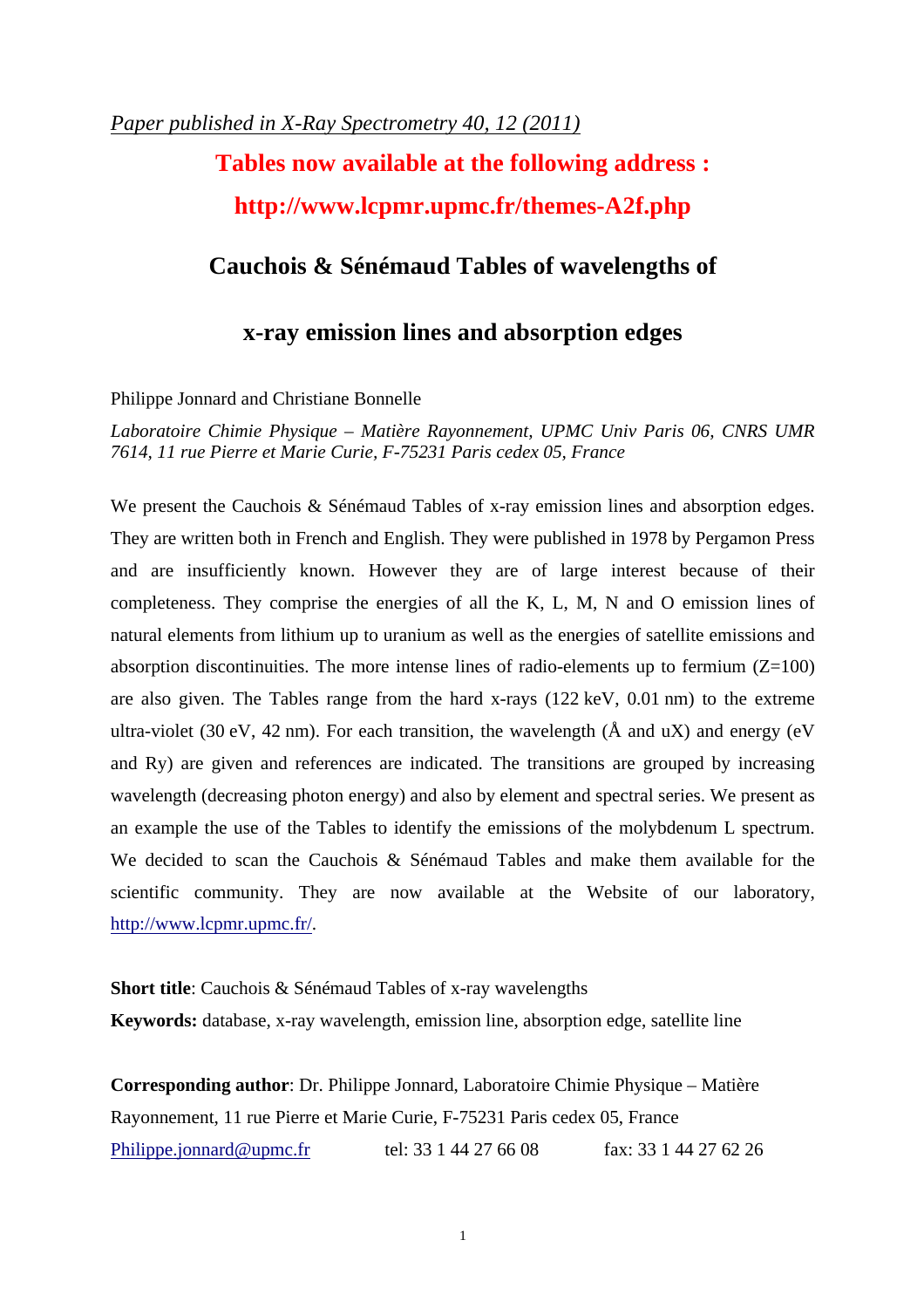### **1. Introduction**

The tables of wavelengths of x-ray emission lines and absorption edges (C&S Tables hereafter) [1] presented in this paper were established by Pr. Yvette Cauchois and Dr. Christiane Sénémaud, Figure 1, and published as a book in 1978 by Pergamon Press (now Elsevier). Both Pr. Cauchois and Dr. Sénémaud have made their whole scientific career at the Laboratoire de Chimie Physique of the Pierre et Marie Curie University and CNRS in Paris. Pr. Cauchois [2] was famous worldwide for her outstanding contributions in x-ray physics and x-ray spectroscopy, particularly for the high resolution bent crystal spectrometer working in transmission (Cauchois spectrometer) [3] and for its pioneer work to use the synchrotron radiation as a bright x-ray source [4,5]. Dr. Sénémaud [6], used x-ray spectroscopy techniques, and particularly x-ray emission spectroscopy, to study the electronic structure of solids. She also took part in the development of x-ray spectrometers [7,8].



*Figure 1: Professor Yvette Cauchois (left) and doctor Christiane Sénémaud (right).*

One of the motivations of establishing of the C&S Tables was to update and complete previous tables published in 1947 by Y. Cauchois and H. Hulubei [9]. The interest of the C&S Tables comes from their completeness since they give the wavelengths of the emission lines, main and satellites, and of the absorption edges, for all the elements and also for some radioelements up to  $Z=100$ . Thus, this is an all-in-one book where users of x-ray spectrometers can find useful information. In contrast, the x-ray data booklet [10], widespread in the community of the synchrotron radiation users, presents only the most intense lines of the K, L and M series. These values are in fact extracted from the Bearden and Burr tables [11]. These tables are rather complete but only give the wavelengths of the diagram emission lines. Another complete set of x-ray transitions can be found in a recent handbook [12]. One more recent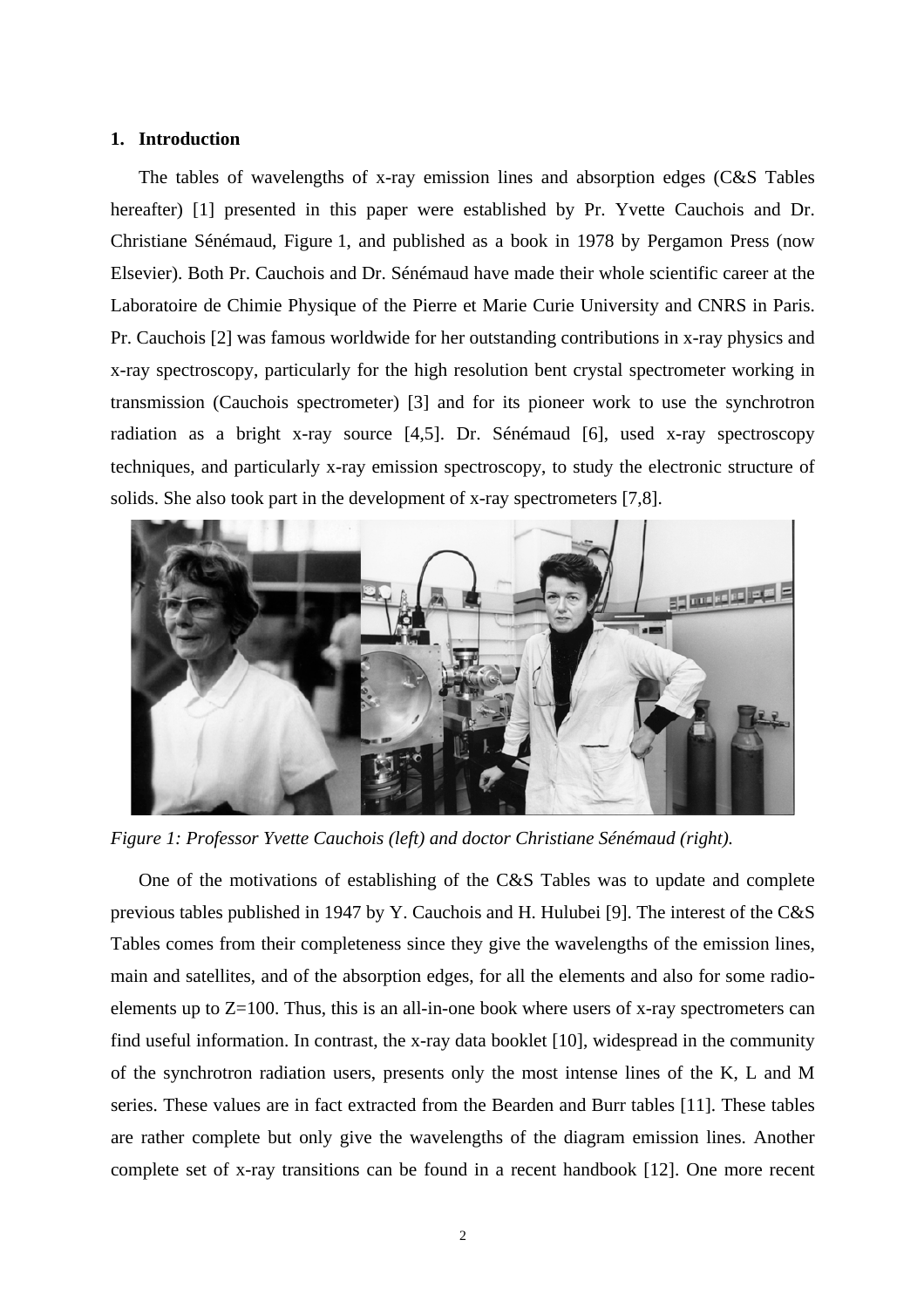publication of tables exists [13] and is available from the NIST website [14]. It gives wavelengths for elements up to  $Z=100$  for K and L diagram lines with precise values. Indeed, the experimental values are on a scale consistent with the International System of measurement and the numerical values are determined using constants from the Recommended Values of the Fundamental Physical Constants. Moreover, accurate theoretical estimates are included for all transitions.

## **2. Presentation of the Cauchois & Sénémaud Tables**

The C&S Tables were written both in French and English. The presented data were collected from experimental values published until 1977. We show in Figure 2 the English table of contents.

> Wavelengths of X-RAY EMISSION LINES and ABSORPTION EDGES

> > $C \; O \; H \; T \; E \; H \; T \; S$

|                                                                | $1i-a$<br>$2i-a$<br>$3i-a$ |
|----------------------------------------------------------------|----------------------------|
| - Wavelengths of Emission lines and bands and Absorption edges |                            |
| in numerical order                                             |                            |
| Diagram emission lines and bands and absorption edges          | -1                         |
|                                                                | 217                        |
| - Wavelengths of Emission lines and bands and Absorption edges |                            |
| classified by atomic number and spectral series                |                            |
|                                                                | 256                        |
| Diagram emission lines and bands                               |                            |
|                                                                | 260                        |
|                                                                | 264                        |
|                                                                | 268                        |
|                                                                | 272                        |
|                                                                | 276                        |
|                                                                | 280                        |
|                                                                | 283                        |
|                                                                | 283                        |
| Non-diagram lines                                              |                            |
|                                                                | 286                        |
|                                                                | 288                        |
|                                                                | 290                        |
|                                                                | 294                        |
|                                                                | 297                        |
| - Bibliography                                                 |                            |
|                                                                | 299                        |
|                                                                | 315                        |

*Figure 2: The table of contents of the C&S Tables.*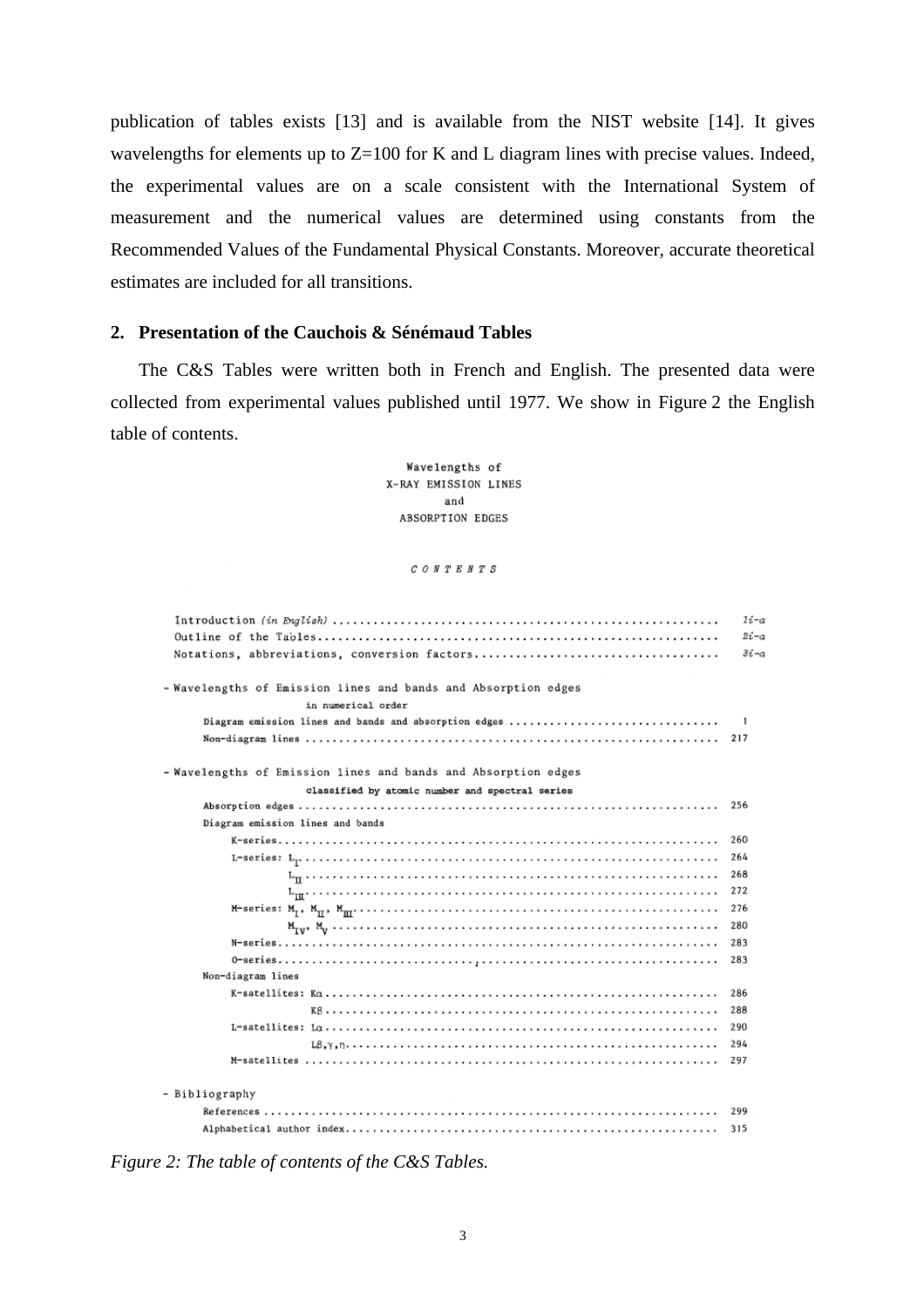The first part of the C&S Tables, pages 1i-3i, is an introduction that presents the way the experimental data were collected from the literature. It also gives a brief description of the Tables, the used notations and abbreviations and some conversion factors.

The second part, pages 1-255, gives the wavelengths by increasing order, from the hard x-rays (0.01 nm, 122 keV) to the extreme UV (102 nm, 12.1 eV) for the main or diagram lines, i.e. the lines that can be described by a transition in a singly ionized system. For some rare earths, transitions in the mono-excited systems are also given. The values are presented for the pure elements except in some cases where emissions from compounds are chosen and indicated in a note. The K, L, M, N and O lines of all the elements can be found. The absorption edges are also indicated, up to plutonium (Pu, Z=94) for the K edges, americium  $(Am, Z=95)$  for the L edges, plutonium for the M edges, holmium  $(Ho, Z=67)$  for the N edges and bismuth (Bi, Z=83) for the O edges. An example presenting page 197 is shown in Figure 3. In this part the given informations are :

- the wavelength in uX ("unité X" or "X unit", 1 mÅ  $\approx 1.002$  uX) or kuX depending on the photon wavelength range;
- the wavelength in  $\rm \AA$  (10<sup>-10</sup> m) or m $\rm \AA$  (10<sup>-13</sup> m);
- the element and its atomic number;
- the electron transition in IUPAC notation [15], i.e. mentioning the initial and final levels of the transition, or the level for an absorption edge;
- for the most intense lines, their name in Siegbahn notation [15];
- the diffraction order at which the line appears;
- the photon energy in  $eV$  or  $keV$ ;
- the wave-number divided by the Rydberg constant, which is equivalent to the energy in Ry (1 Ry = 13.6 eV);
- the square root of the wave-number divided by the Rydberg constant, used to plot Moseley curves;
- the bibliographic reference for the emission line.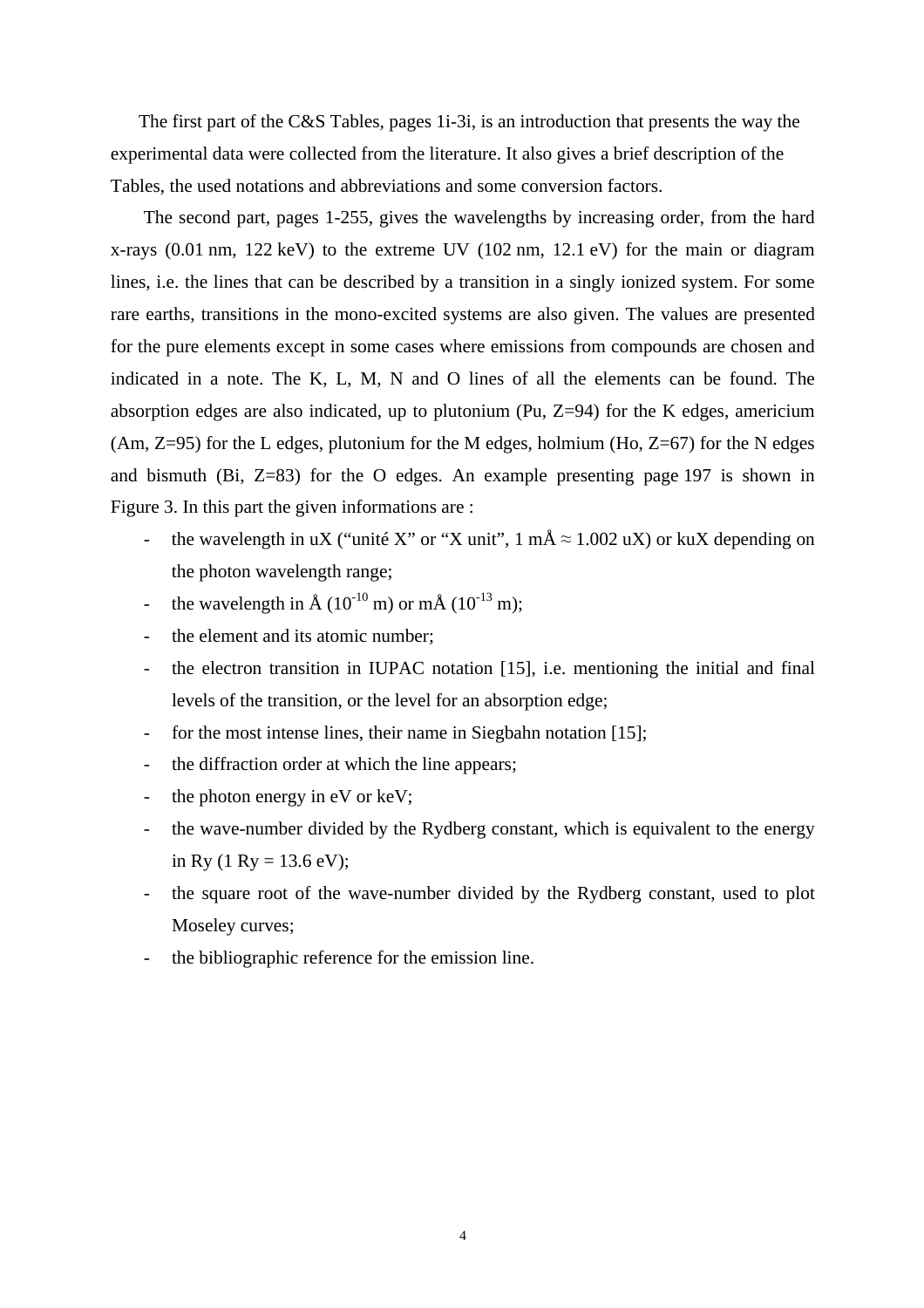|  | Raies de diagramme: 6058,0-6508 |
|--|---------------------------------|
|  |                                 |

| Bibl.    |
|----------|
|          |
| (41.1)   |
| (41.1)   |
| (31.3)   |
| (41.1)   |
| (31.3)   |
| (41.1)   |
| (63, 21) |
| (63, 21) |
| (31.3)   |
| (35, 10) |
| (8.277)  |
| (41.1)   |
|          |

*Figure 3: Extract from page 197 of the C&S Tables, where wavelengths are classified in increasing order.*

For the trans-uranium elements, the number of lines is limited. However, the K lines are given for elements up to fermium (Fm,  $Z=100$ ), the L lines for elements up to curium (Cm, Z=96) and the M lines for elements up to plutonium. Regarding the satellite lines, the covered photon energy ranges from 0.42 nm (30 keV) to 42 nm (29 eV) and spans elements from lithium (Li, Z=3) to antimony (Sb, Z=51) for the K lines, from magnesium (Mg, Z=12) to uranium (U,  $Z=92$ ) for the L lines and from scandium (Sc,  $Z=21$ ) to uranium for the M lines.

The third part of the C&S Tables, pages 256-297, gives the emission and absorption wavelengths for the elements of the periodic table in increasing atomic number. The page 260, Figure 4 , is shown as an example giving the K emissions of the elements between lithium and titanium (Ti,  $Z=22$ ). When the emission is a band (transition from valence states to core levels), this is notified. All the wavelengths in this part can be also found in the previous part. The given informations are :

- the wavelength in  $\AA$ ,  $m\AA$ ,  $uX$  or kuX;
- the element and its atomic number;
- the electron transition in IUPAC notation;
- for the most intense lines, their name in Siegbahn notation.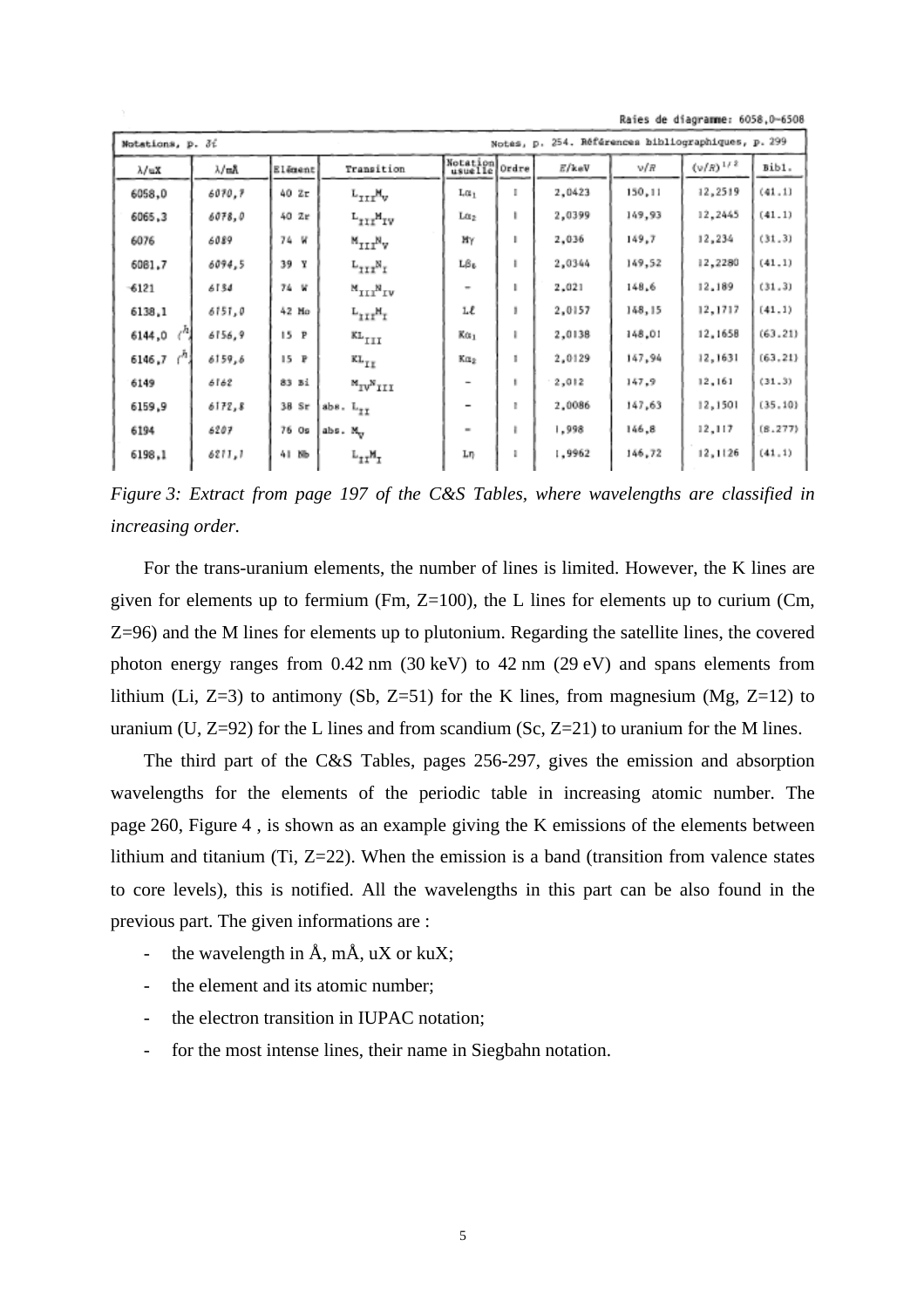

EMISSIONS DE DIAGRAMME DIAGRAM EMISSION LINES AND RANDS

*Figure 4: Extract from page 260 of the C&S Tables, where wavelengths are given for each element.*

The last part, pages 298-320, is the bibliography and an index of the authors. It contains 770 references ranging from 1926 to 1977 and about 600 authors. The last page is an addendum made by the authors of this paper that corrects some typing errors and adds some missing lines.

#### **3. Example of identification of a x-ray spectrum from the C&S Tables**

We present as an example the identification of the lines of the Mo L spectrum from the C&S Tables. A bulk molybdenum (Mo, Z=42) sample was used as a target. The Mo atoms were excited by electron bombardment. The electron energy was set to 6 keV. The radiation emitted from the sample was dispersed by a InSb (111) crystal (reticular distance equal to 0.374 nm) of a high-resolution bent-crystal x-ray spectrometer (Johann-type).

The Mo L spectrum is presented in Figure 5. It ranges from about 2000 eV to 2850 eV. No correction to the efficiency of the detection and to the crystal reflectivity as a function of the photon energy has been applied, because we are interested here only in the energies of the emission lines and not in their intensities. This spectrum has a shape close to the one of zirconium (Zr, Z=40) observed in comparable experimental conditions [16]: with a highresolution spectrometer and upon electron irradiation. Twenty structures are observed, divided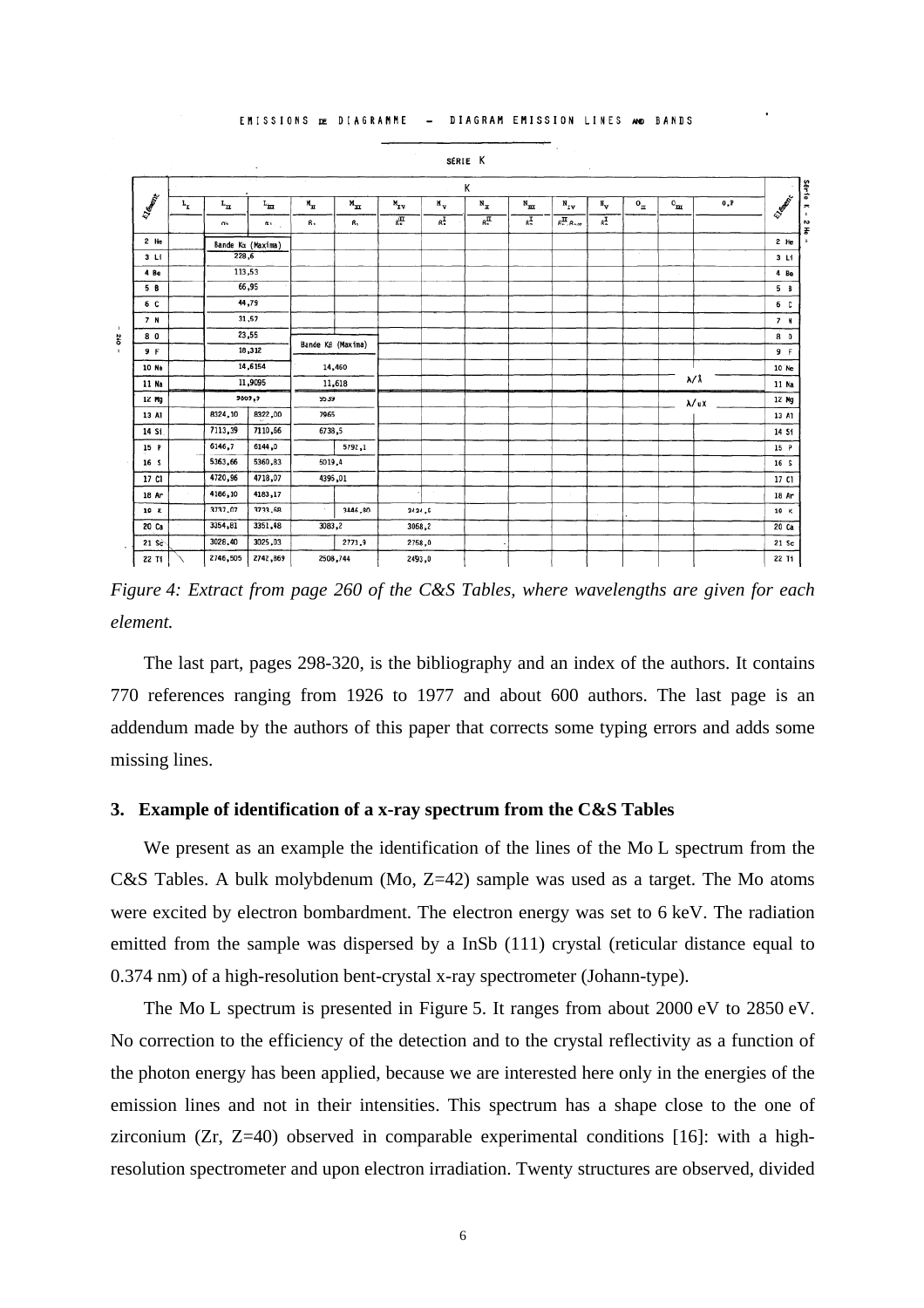into three classes and given in Table 1:

- Main, or diagram, lines corresponding to one-electron transitions, all identified in the C&S Tables;
- satellites lines, corresponding to transitions in multiply ionised atoms, observed as an asymmetry toward the high photon energy side of the main lines, all identified in the C&S Tables, except those of the Ll and Lη lines; but these lines are very weak (about 100 times less intense than the  $L\alpha$  line) and this explains that their satellites have not been reported yet;
- unidentified lines, quoted in  $(3)$  and  $(6)$ ; these very weak lines may be high energy satellites of the Ll and Lη lines, because the energy relative to that of the main line is almost the same in both cases; the same satellite is not observed for the  $L\alpha$  and  $L\beta_1$ lines because of the higher background in this case between the  $L\alpha$  and  $L\beta_1$  lines and because the presence of the  $L\beta_{4,6}$  line above the  $L\beta_1$  line; these unidentified lines could also be ascribed to radiative Auger satellites of the  $L\alpha$  and  $L\beta_1$  lines; it is not surprising that these faint lines have not been previously reported.



*Figure 5: Mo L spectrum of Mo metal obtained with a high-resolution x-ray spectrometer. The lines are numbered from 1 to 20 (see Table I): in black, main lines; in blue, satellite lines; in red, unidentified lines.*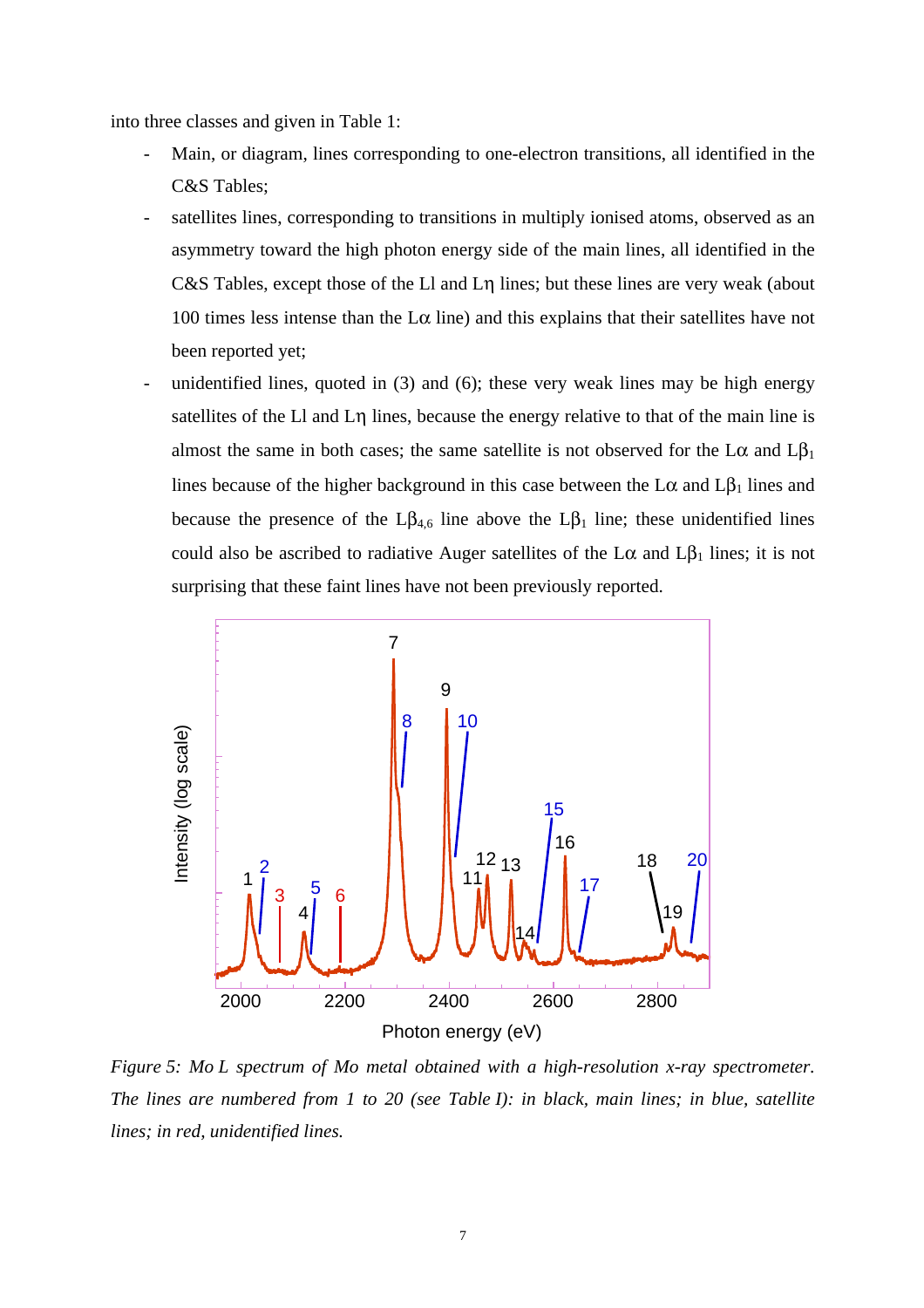*Table 1: Identification of the lines observed in the Mo L spectrum (see Figure 5) and comparison of the experimental and C&S Tables values of the emission energies E. For the satellite emissions the energy difference ∆E with respect to the main line is indicated.*

| Number         | Name                   | Transition            | $E (eV) / \Delta E (eV)$ | $E C&S$ (eV)  |
|----------------|------------------------|-----------------------|--------------------------|---------------|
| $\mathbf{1}$   | L1                     | $3s - 2p_{3/2}$       | 2015.2                   | 2015.7        |
| $\overline{2}$ | Sat Ll                 |                       | 9.1                      | Not in Tables |
| $\overline{3}$ | Sat Ll?                |                       | 61                       | Not in Tables |
| $\overline{4}$ | $L\eta$                | $3s - 2p_{1/2}$       | 2120.5                   | 2119.7        |
| 5              | $Sat$ $L\eta$          |                       | 10.5                     | Not in Tables |
| 6              | Sat Lη?                |                       | 64                       | Not in Tables |
| $\overline{7}$ | $L\alpha_{1,2}$        | $3d_{5/2} - 2p_{3/2}$ | 2292.8                   | 2293.19       |
|                |                        | $3d_{3/2} - 2p_{3/2}$ | 2289.6                   | 2289.88       |
| 8              | Sat L $\alpha$         |                       | 9.3                      | $4 - 30$      |
| 9              | $L\beta_1$             | $3d_{3/2} - 2p_{1/2}$ | 2394.7                   | 2394.83       |
| 10             | Sat $L\beta_1$         |                       | 10.7                     | $5 - 10$      |
| $11\,$         | $L\beta_{4,6}$         | $3p_{1/2} - 2s$       | 2456.2                   | 2458.4        |
|                |                        | $4s - 2p_{3/2}$       |                          |               |
| 12             | $L\beta_3$             | $3p_{3/2} - 2s$       | 2473.0                   | 2473.0        |
| 13             | $L\beta_2$             | $4d - 2p_{3/2}$       | 2518.7                   | 2518.3        |
| 14             | Sat $L\beta_2$         |                       | $25 - 35$                | $25 - 33$     |
| 15             | $L\gamma_5$            | $4s-2p_{1/2}$         | 2563.3                   | 2563.2        |
| 16             | $L\gamma_1$            | $4d - 2p_{1/2}$       | 2622.5                   | 2623.5        |
|                | Cl $K\alpha_{1,2}$     | $2p_{3/2,1/2} - 1s$   |                          |               |
| 17             | Sat $L\gamma_1$        |                       | 29                       | 30            |
| 18             | $Cl K\beta$            | $3p-1s$               | 2816.4                   | 2815.1        |
| 19             | $L_{\gamma_{2,3}}$     | $4p_{3/2,1/2}-2s$     | 2830.7                   | 2830.7        |
| 20             | Sat $L_{\gamma_{2,3}}$ |                       | 20                       | $30 - 35$     |
|                |                        |                       |                          |               |

The comparison of the Mo L spectrum to the emissions from the C&S Tables gives evidence of a supplementary line (18). In fact, this emission is ascribed to the Cl K $\beta$  emission from a chlorine impurity present at the surface or in the bulk of the sample. The Cl K $\alpha$  line is merged with the Mo L $\gamma_1$  emission (16). This should explain why this  $\gamma$  emission is more